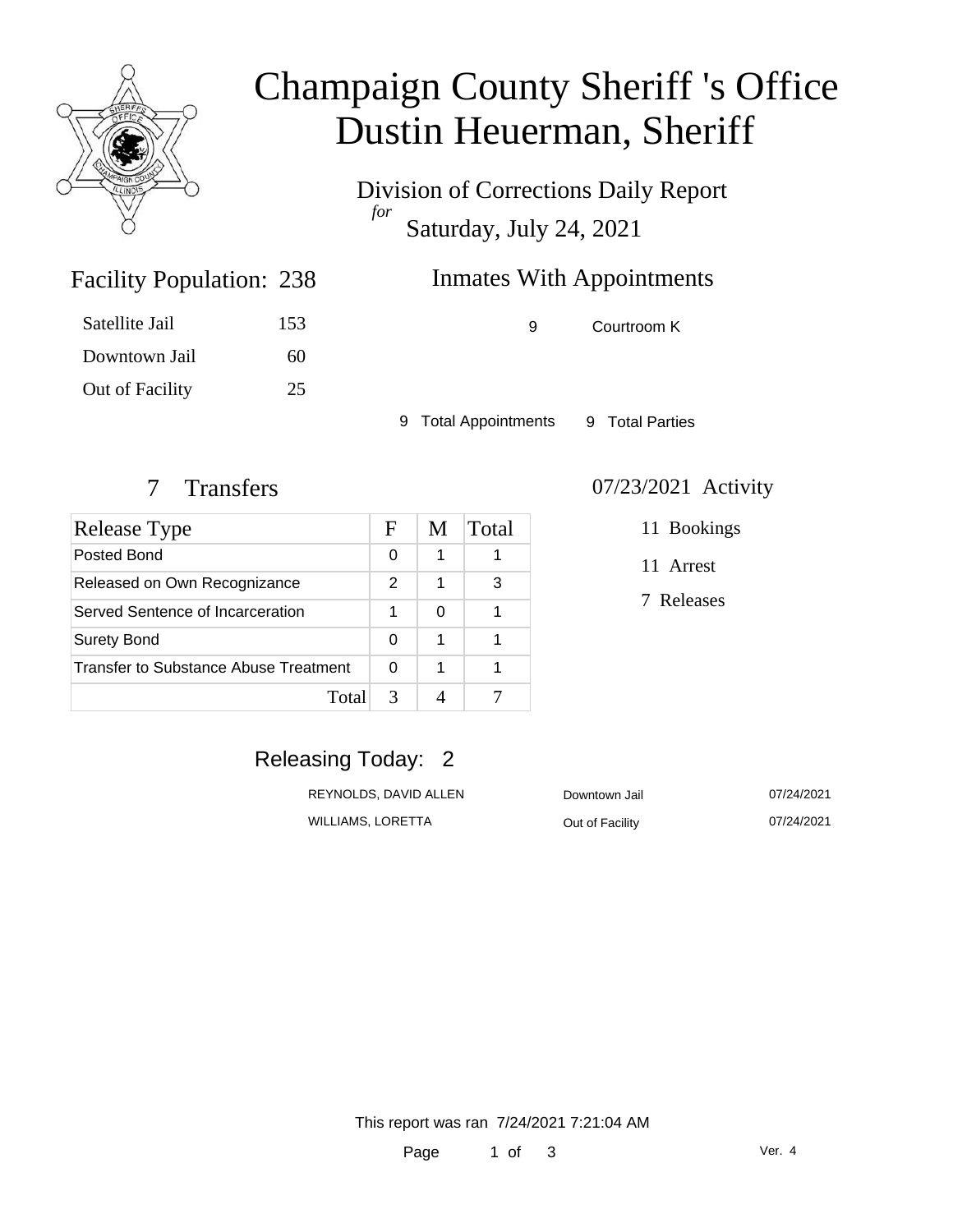

# Champaign County Sheriff 's Office Dustin Heuerman, Sheriff

Division of Corrections Daily Report *for* Saturday, July 24, 2021

#### Custody Status Count

- Electronic Home Dentention 23
	- Felony Arraignment 10
		- Felony Other 3
	- Felony Pre-Sentence 5
		- Felony Pre-Trial 133
	- Felony Sentenced CCSO 12
	- Felony Sentenced IDOC 18
		- Hold Other 4
		- Hold Sentenced IDOC 1
	- Misdemeanor Arraignment 4
		- Misdemeanor Pre-Trial 6
			- Petition to Revoke 5
			- Remanded to DHS 13
		- Traffic Sentenced CCSO 1
			- Total 238

This report was ran 7/24/2021 7:21:04 AM